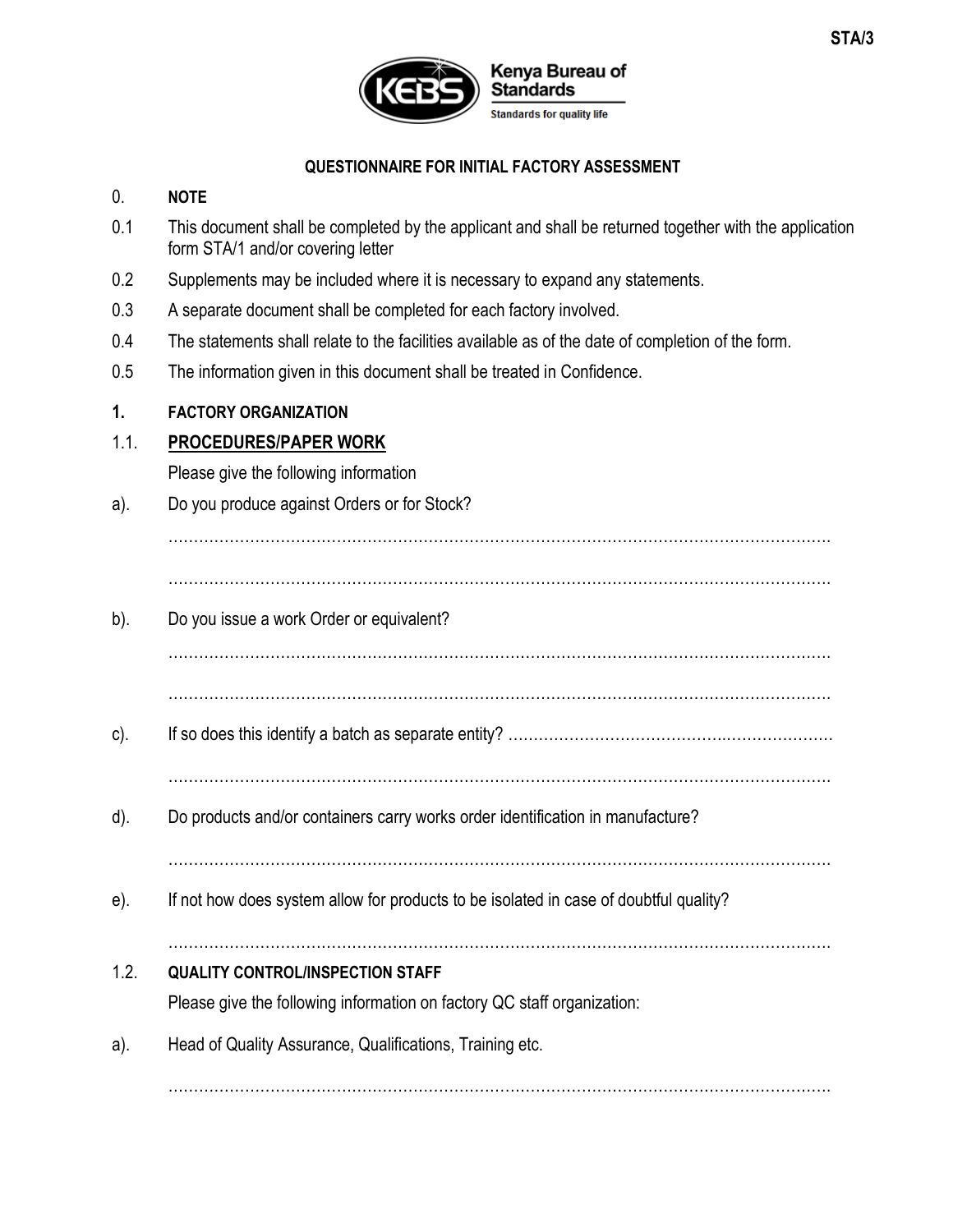

| Is there a separate Quality Control Inspection Department?                                 |
|--------------------------------------------------------------------------------------------|
| If so indicate if staff are aware of the tests in the relevant                             |
| Are Storemen/Production Operations responsible for inspection and test on                  |
|                                                                                            |
|                                                                                            |
|                                                                                            |
|                                                                                            |
|                                                                                            |
|                                                                                            |
|                                                                                            |
| <b>MATERIALS OR COMPONENTS:</b>                                                            |
| PURCHASE SPECIFICATION/MATERIALS QUALITY ASSURANCE                                         |
| Please detail main materials purchased, specification(s) used and major supplies involved. |
|                                                                                            |
|                                                                                            |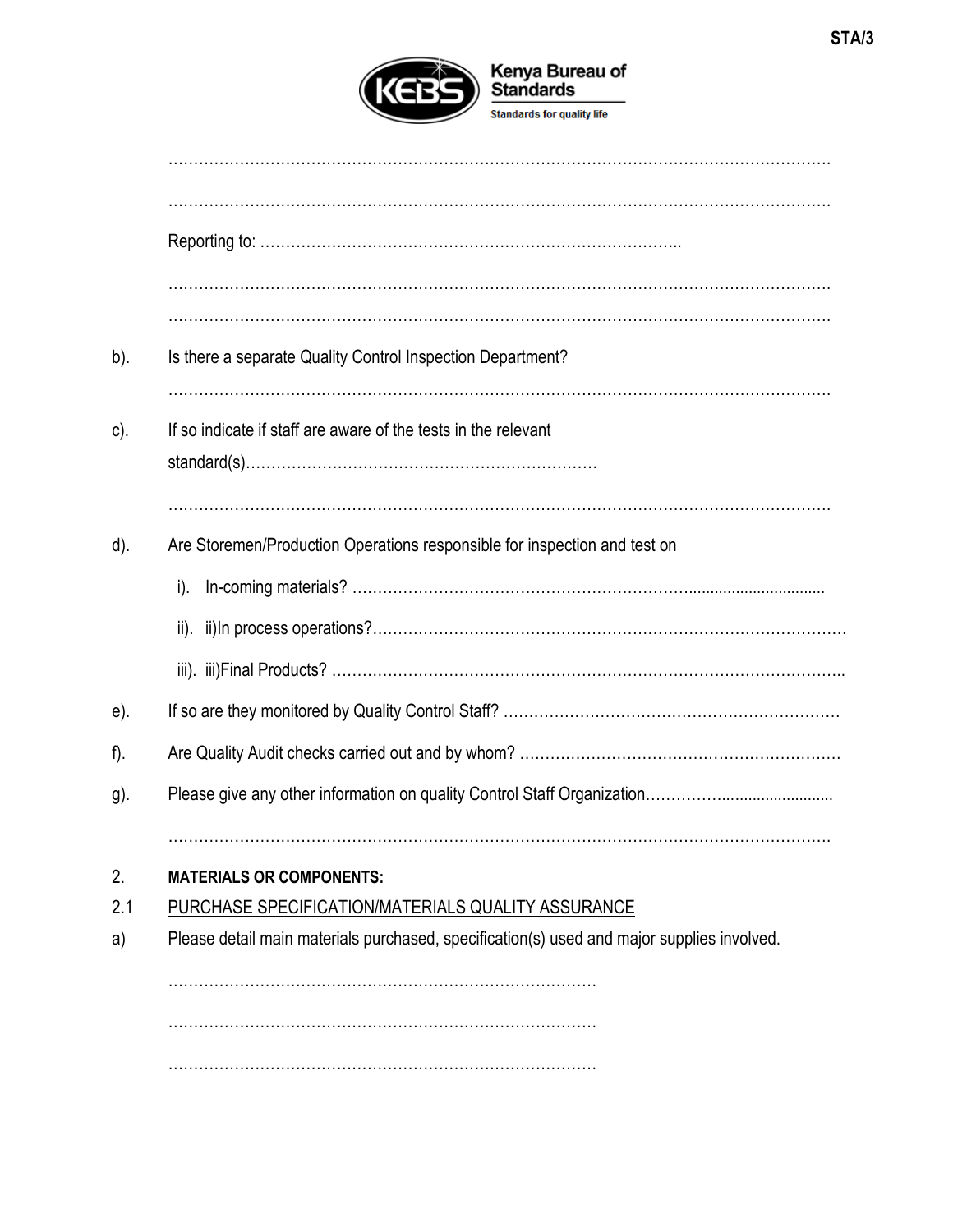

b) Please also give quality assurance method adopted on receipt of materials, or components indicating action taken on rejects. …………………………………………

…………………………………………………………………………

…………………………………………………………………………

c) What storage facilities exist for in-coming materials and finished products?

………………………………………………………………………… ………………………………………………………………………… …………………………………………………………………………

## 3. **MANUFACTURE**

- 3.1 SYSTEM
- a) Please detail various steps in manufacture A production schedule and /or supplement in chart form showing stages, which may be advantageous.

…………………………………………………………………………

…………………………………………………………………………

…………………………………………………………………………

## 3.2 MAINTENANCE SYSTEM – PLANT AND EQUIPMENT

a) What maintenance system is in operation?

……………………………………………………………………….

…………………………………………………………………………

…………………………………………………………………………

## 4. **QUALITY CONTROL AND TESTING**

## 4.1 SYSTEM

a) Please detail Quality Control System, including sampling followed with particular reference to the tests in the relevant Standard. A quality Control Schedule or supplement cross-reference to Chart required in 3.1 is advantageous.

………………………………………………………………………… ………………………………………………………………………… …………………………………………………………………………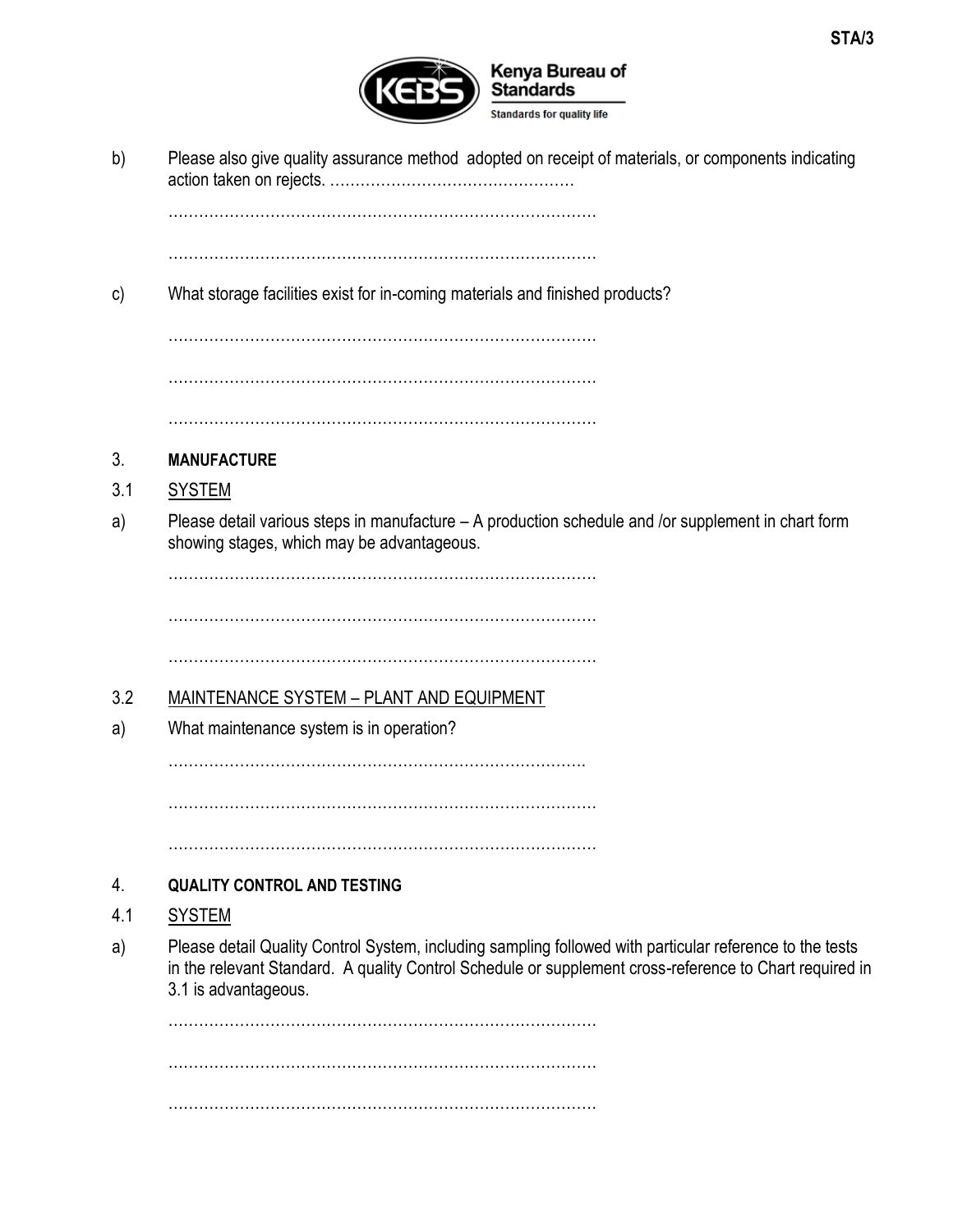

…………………………………………………………………………

…………………………………………………………………………

b) Please attach a copy of the Quality Manual or instructions on Quality Control issued to staff.

…………………………………………………………………………

…………………………………………………………………………

# …………………………………………………………………………

# a) TEST EQUIPMENT/INSTRUMENTS, GAUGES AND TOOLS.

a) Please detail test equipment used and if any of the production or test equipment are calibrated?

…………………………………………………………………………

…………………………………………………………………………

…………………………………………………………………………

b) Indicate External arrangement for testing if any. ………………………………………...

………………………………………………………………………… …………………………………………………………………………

…………………………………………………………………………

## 5. **RECORDS AND DOCUMENTATION**

## 5.1 COMPLIANCE TO SPECIFICATION

a) Please indicate level of defectives found in past six month. If tests in accordance with the relevant standard(s) have already been carried out attach copies of test reports if available.

…………………………………………………………………………

…………………………………………………………………………

…………………………………………………………………………

…………………………………………………………………………

…………………………………………………………………………